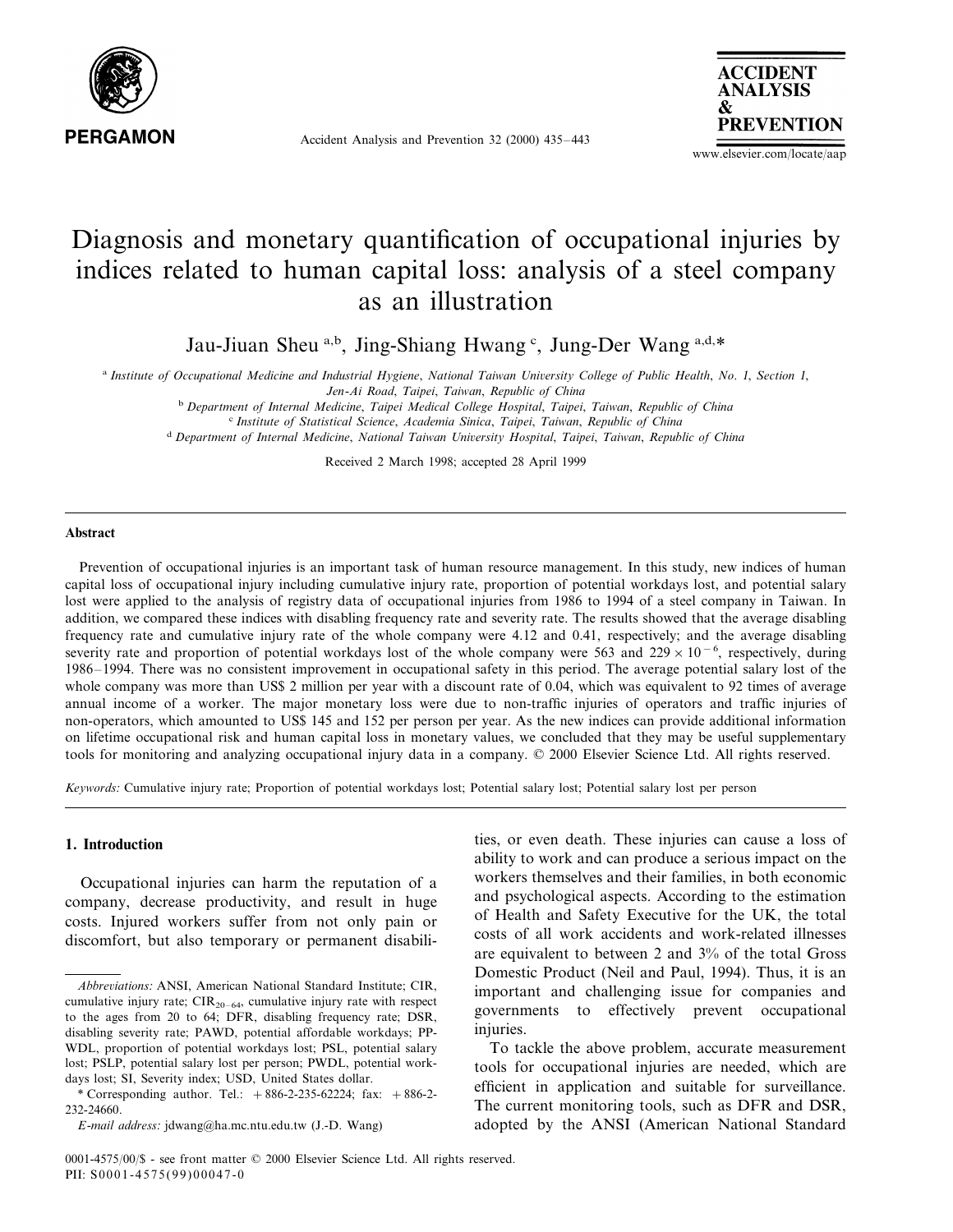Institute, 1967) and widely used throughout the world for more than several decades (Grimaldi and Simonds, 1975), have their limitations. As rates of disabling occupational injuries were different among different age strata in Taiwan (Liu and Wang, 1992, 1993), DFR, which does not take age of employment into account, can not interpret the lifetime risk of a worker, nor is it suitable for direct comparison among different mills or through time in years in a company. DSR, which counts the loss of workdays for death and permanent disability at a fixed pre-set charge regardless of individual differences in the age when injury occurred and remaining working capability, can not properly reflect future productivity loss and estimate the economic cost of occupational injuries of a company. Thus, although these two indices have been used extensively, they are not usually taken very seriously by the management for shaping occupational safety policy in a company unless there is a tremendous change in these figures. Chang and Wang recently developed CIR, PPWDL, and PSL as supplementary indices to quantify the loss of occupational injuries in the aspect of human capital loss (Chang and Wang, 1995). The newly developed indices have been used to see the time trends in occupational injuries for different industrial sectors at a national level (Chang and Wang, 1997). However, these indices have not yet been applied to show their usefulness in the analysis of occupational injuries in a firm or company. In this article, we applied the above indices to diagnose the trends and quantify the monetary loss of occupational injuries of a steelmaking company in Taiwan and compared the performance between the new indices and ANSI's indices.

## **2. Method and material**

The object of this study is a steelmaking company (Company X) in southern Taiwan with a comprehensive registration system of occupational injuries. Detailed data on disabling occupational injuries and wage compensation of labor insurance were collected from January 1986 to December 1994, which included dates of birth and injury, sex, types of work, outcomes of occupational injuries (death, permanent disability, and temporary dysfunction), workdays lost, injured body parts (head, hand, …etc.), types of injury (cuts, falls, …etc.), injury media (powered machinery, electric apparatus, …etc.), places of injury, grades of permanent disabilities (15 grades of the Bureau of Labor Insurance for Taiwan, 1992), and finally the time charges of wage compensation in terms of days. Moreover, the personnel data, which included birthday, sex, department, and type of work were also obtained.

We applied new indices of occupational injuries developed by Chang and Wang (1995), i.e., CIR, PPWDL, and PSL; to evaluate the frequency and impact of occupational injuries of Company X. In addition, we calculated DFR and DSR by making use of the above data.

### <sup>2</sup>.1. *DFR and DSR*

DFR is the number of disabling injuries per million person-hours worked as proposed by ANSI.

Disabling frequency rate

|  |  |  |                                       | total number of disabling injuries $\times$ 1 000 000 |
|--|--|--|---------------------------------------|-------------------------------------------------------|
|  |  |  | total number of employee-hours worked |                                                       |

DSR is the number of days charged for disabling injuries per million person-hours worked. The time charges include the number of actual workdays lost for temporary total disability and specific scales for death, permanent total disability, and permanent partial disability. For example, death and permanent total disability are charged with the highest workdays lost of 6000 days; loss of sight of one eye, 1800 days; loss or complete loss of use of one foot at the ankle, 2400 days; etc.

Disabling severity rate

```
total disabling days \times 1 000 000
total number of employee-hours worked
```
<sup>2</sup>.2. *CIR*, *PPWDL*, *and PSL*

If we take the age distribution of employees into consideration in measuring occupational injuries, cumulative incidence rate in common epidemiological measurements becomes  $CIR_{20-64}$  (Breslow and Day, 1980; Miettinen, 1985; Wang, 1990).

$$
CIR_{20-64} = 1 - e^{-\sum (IR)i \times \Delta ti}
$$

where  $i$  is the age stratum,  $(\text{IR})$ *i* is the injury rate of a specific age stratum,  $\Delta t$  is the span of each stratum.

However, the estimation of age-specific injury rate may be relatively unstable in a small mill because of small numbers of injuries and employees in a specific age stratum. Therefore, the value of CIR, which weighs the injury rate of each age stratum equally, may heavily depend on the span of age stratum. Trying to solve this problem, we performed repeated random sampling of the span of age stratum to obtain 30 sets of the span of strata between 5 and 10 years. We merged employees older than 50 years old into one stratum, or incorporated them into the preceding stratum because of the small numbers of workers of older ages. For example, if one set of the span of strata by random sampling was 5, 7, 7 and 8 years, the age strata were  $20-24$ ,  $25-31$ , 32–38, 39–46, and 47–64 years old. Thirty values of CIR were calculated from 30 sets of age strata for the